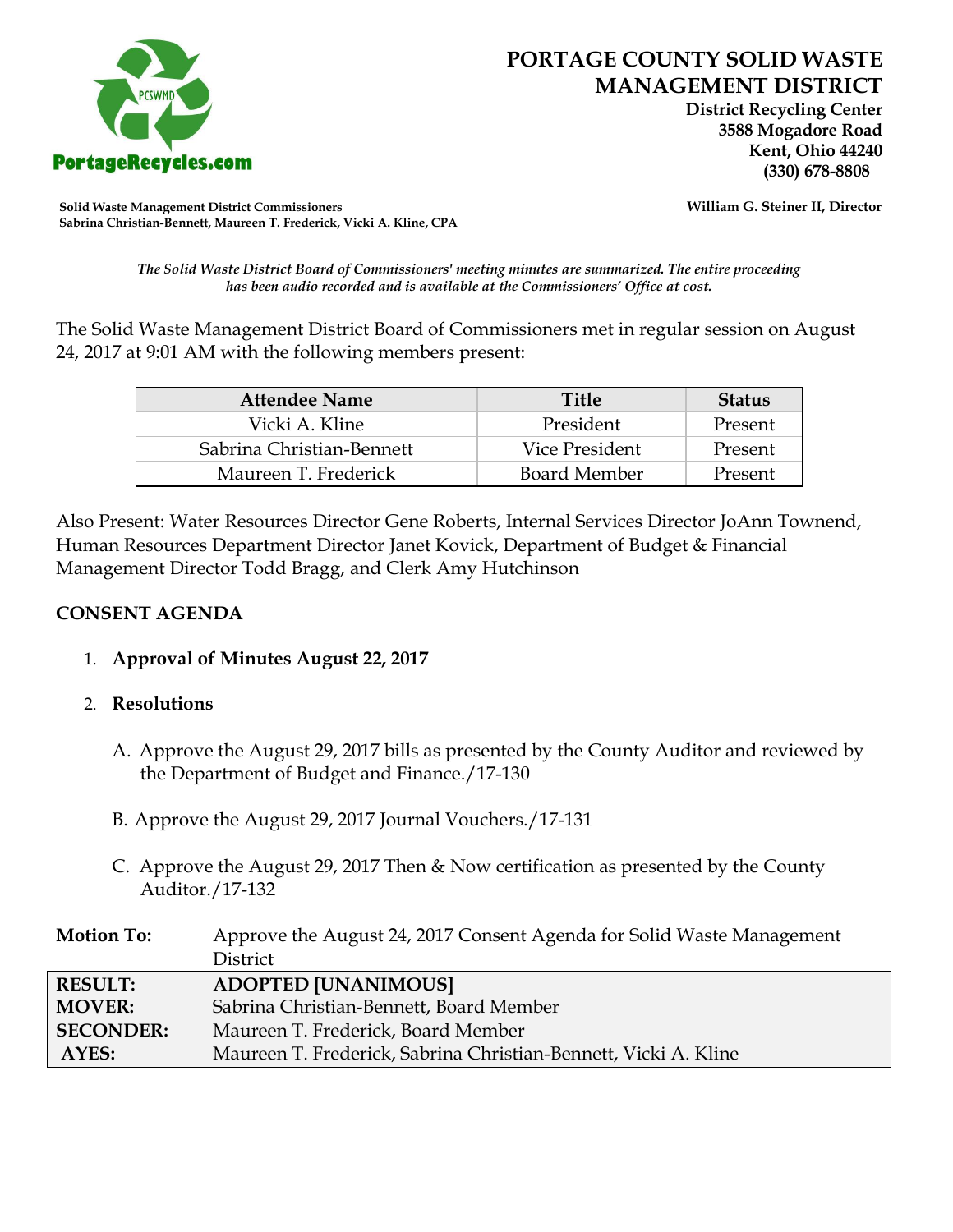## **RESOLUTION NO. 17-130**

This resolution was inadvertently omitted. This is for numbering purposes only.

# **RESOLUTION NO. 17-131 - RE: APPROVAL OF JOURNAL VOUCHERS/ENTRIES.**

It was moved by Sabrina Christian-Bennett, seconded by Maureen T. Frederick that the following Resolution be adopted:

- **WHEREAS,** the Ohio Revised Code requires that warrants be approved by the District Board of Commissioners for the Portage County Solid Waste Management District prior to their issuance, and
- **WHEREAS,** there are other similar financial transactions defined as journal vouchers/entries that are dissimilar in that they are used to pay for charges for services from one county department and/or fund to another department and/or fund and thus are processed in lieu of issuing a warrant, and
- **WHEREAS,** the Journal Vouchers/Entries are submitted by the Solid Waste Management District Director for review by the District Board of Commissioners; now therefore be it

| 08/29/17 | 1086 | \$22.28  |
|----------|------|----------|
| 08/29/17 | 1080 | 448.21   |
| 08/29/17 | 1078 | 75.36    |
| Total    |      | \$545.85 |

**RESOLVED,** that the District Board of Commissioners approves the attached Journal Vouchers/Entries, and be it further

**RESOLVED,** that the District Board of Commissioners finds and determines that all formal actions of this Board concerning and relating to the adoption of this resolution were taken in an open meeting of this Board and that all deliberations of this Board that resulted in those formal actions were in meeting open to the public in compliance with the law including Section 121.22 of the Ohio Revised Code.

Roll call vote as follows:

Vicki Kline, Yea; Sabrina Christian-Bennett, Yea; Maureen T. Frederick, Yea;

## **RESOLUTION NO. 17-132**

This resolution was inadvertently omitted. This is for numbering purposes only.